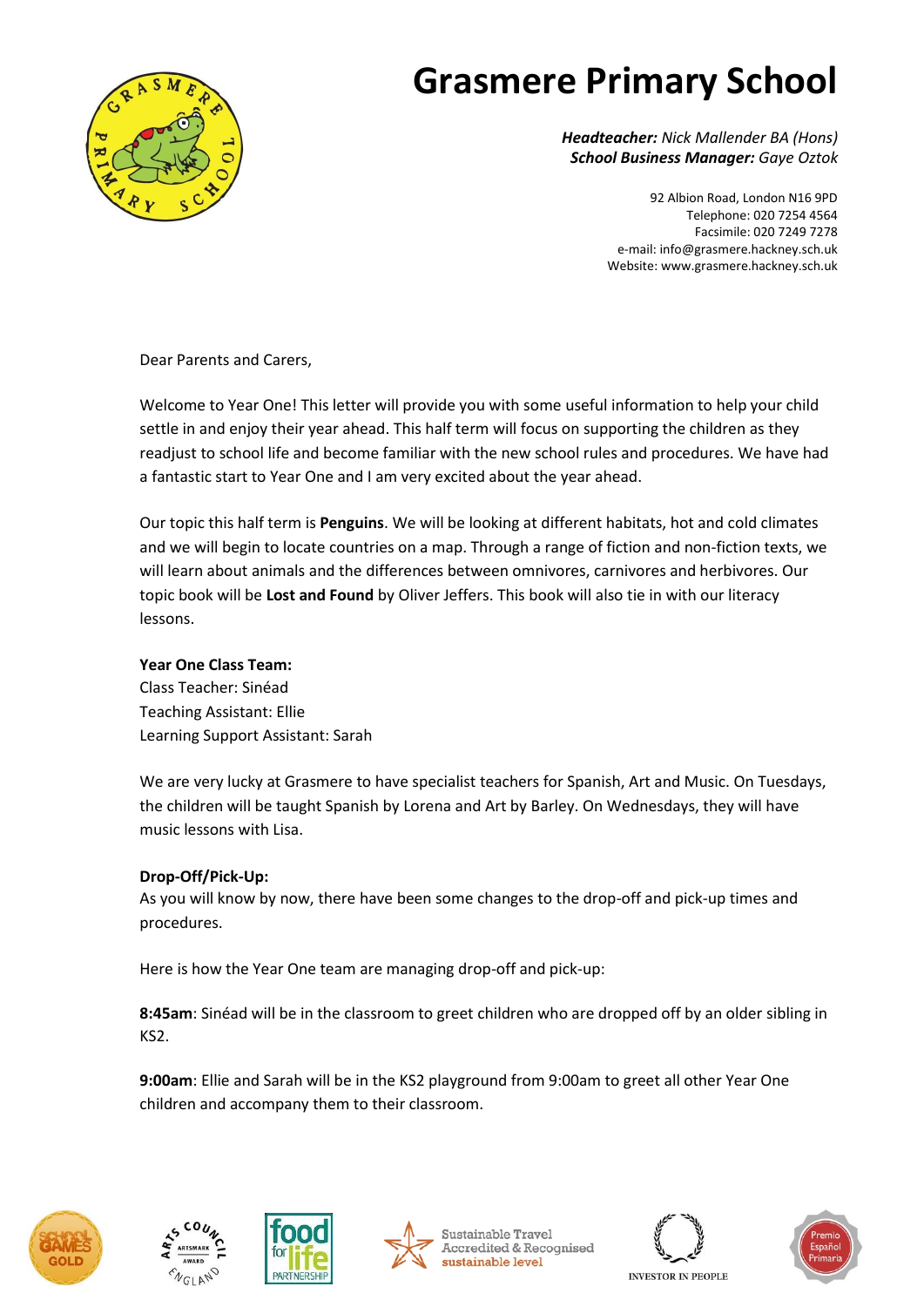

# **Grasmere Primary School**

*Headteacher: Nick Mallender BA (Hons) School Business Manager: Gaye Oztok*

> 92 Albion Road, London N16 9PD Telephone: 020 7254 4564 Facsimile: 020 7249 7278 e-mail[: info@grasmere.hackney.sch.uk](mailto:info@grasmere.hackney.sch.uk) Website[: www.grasmere.hackney.sch.uk](http://www.schoolswire.co.uk/public/grasmere008.html.nocache)

**3:20pm**: Collection for all Year 1 children. Sinéad, Ellie and Sarah will wait with the children in the KS2 playground. The children will stay in the line until Sinéad/Ellie/Sarah have identified that their parent/carer has arrived to collect them.

If your child is being collected by another child's parent or a family member, please do either let Ellie or Sarah know in the morning or notify the school by phone or email.

#### **Talking with the Teacher**

If you would like to talk to me about any concerns you may have please do let me know during Pick-Up and we can find a suitable time to talk. You can also contact me via the school's email address: [info@grasmere.hackney.sch.uk,](mailto:info@grasmere.hackney.sch.uk) please include: FAO YEAR ONE SINEAD in the subject line.

#### **Phonics**

We will continue to progress through the **Sounds Write** programme and we will have a daily phonics lesson. We will start with revision of the Initial Code and then progress through the Extended Code. Sounds Write readers will be sent home with homework at the end of the week for children to practice their reading at home. Please ensure these are returned on **Tuesdays** to be changed.

#### **Maths**

We will progress through the White Rose Maths curriculum which has been adapted this year to accommodate missed learning in Reception due to Covid-19 School Closures. We will be starting with Place Value within 10 and then move on to Addition and Subtraction within 10 by half-term.

#### **Talk for Writing**

We will soon begin the Talk for Writing programme which is a highly creative and engaging approach to literacy in the classroom. Through these lessons, children will develop their literacy skills through creative classroom projects and will learn how to develop their writing techniques. KS1 spelling and grammar (SpaG) learning objectives will also be covered in these lessons to provide children with practical ways to develop and apply their knowledge of grammar. Our first book for this term will be **Lost and Found** by Oliver Jeffers.

#### **Homework**

Homework will be set on Friday to be returned on the following Tuesday. Each child will also be given a phonics reader and a reading book. Please return both books with your child's homework on Tuesday and they will be replaced. Included in your child's homework pack will be a record book to record their reading progress. Please do fill this out as much as possible as it can really help us to assess your child's reading progress.

Homework will be an important tool this year to support your child's learning and consolidate any missed learning from Reception due to the Covid-19 school closures. You will be notified when we





**PARTNERSHI** 



Sustainable Travel **Accredited & Recognised** sustainable level